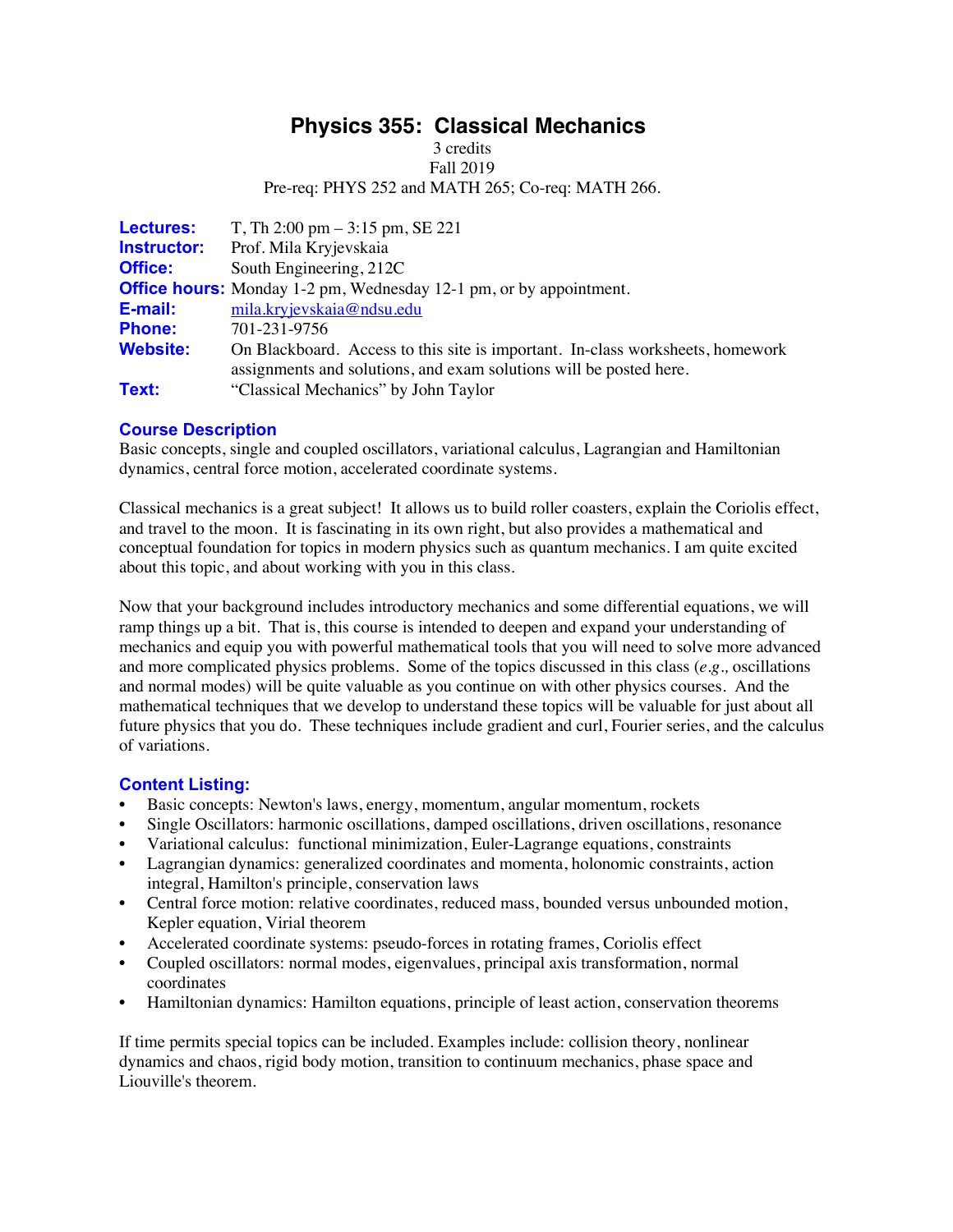### **Course Objectives:**

Student will develop proficiency with the theoretical methods and techniques of classical mechanics at an intermediate level. This includes a variety of mathematical and computational techniques - especially the Lagrangian and Hamiltonian formalisms -- for setting up and solving differential equations to determine the motion of individual particles and systems of particles. Students develop problem-solving skills needed to master the rigor of theoretical physics and understand the fundamental roles of symmetries and conservation relations in classical mechanics.

## **Course format**

The course will emphasize both conceptual understanding and quantitative analysis. Class meetings will include standard lectures as well as small-group activities.

I *will* attempt to break things up and keep you engaged in a variety of different ways. For example, sometimes we will do structured derivations in which students are asked to fill in missing steps. In other cases, brief challenge questions posed during the lecture will ask students to explain their ideas to a neighbor or to the entire class. The purpose is to encourage you to stay active in thinking through the ideas that are being covered, rather than tuning out or simply copying down what is said without thinking. The goal is for students to be comfortable expressing their ideas and trying to figure things out, and not be worried about giving an incorrect answer. (In this situation, incorrect answers are an opportunity to learn.)

## **Attendance**

Attendance and active participation are expected.

In-class work credit will be given based on effort and correctness. Specifically, regular "check-points" will be given at the beginning of a class. Students will receive 2.5% credit toward their final grades based on the effort in attempting to answer the check-point questions. If  $\sim$ 50% of all answers are correct, students will receive additional 2.5%, thus obtaining 5% total toward their final grades.

**Homework.** Homework will be assigned roughly every week. The assigned HW will be collected, graded and returned. Detailed solutions to all written HW problems will be posted.

**Examinations.** There will be two mid-term exams and a final.

- Midterm 1: October 1
- Midterm 2: November 12
- Final exam (comprehensive): Tuesday, December 17, 1.00 pm 3.00 pm.

## **Assignment of grades**

Grades will be computed as follows:

- in-class work  $(5%)$
- homework  $(30\%)$ ,
- midterms (20% each),
- final exam  $(25\%)$ .

# **Letter Grading:**

89.5 to  $100\% = A$ 79.5 to  $89.4\% = B$ 69.5 to  $79.4\% = C$ 59.5 to  $69.4\% = D$